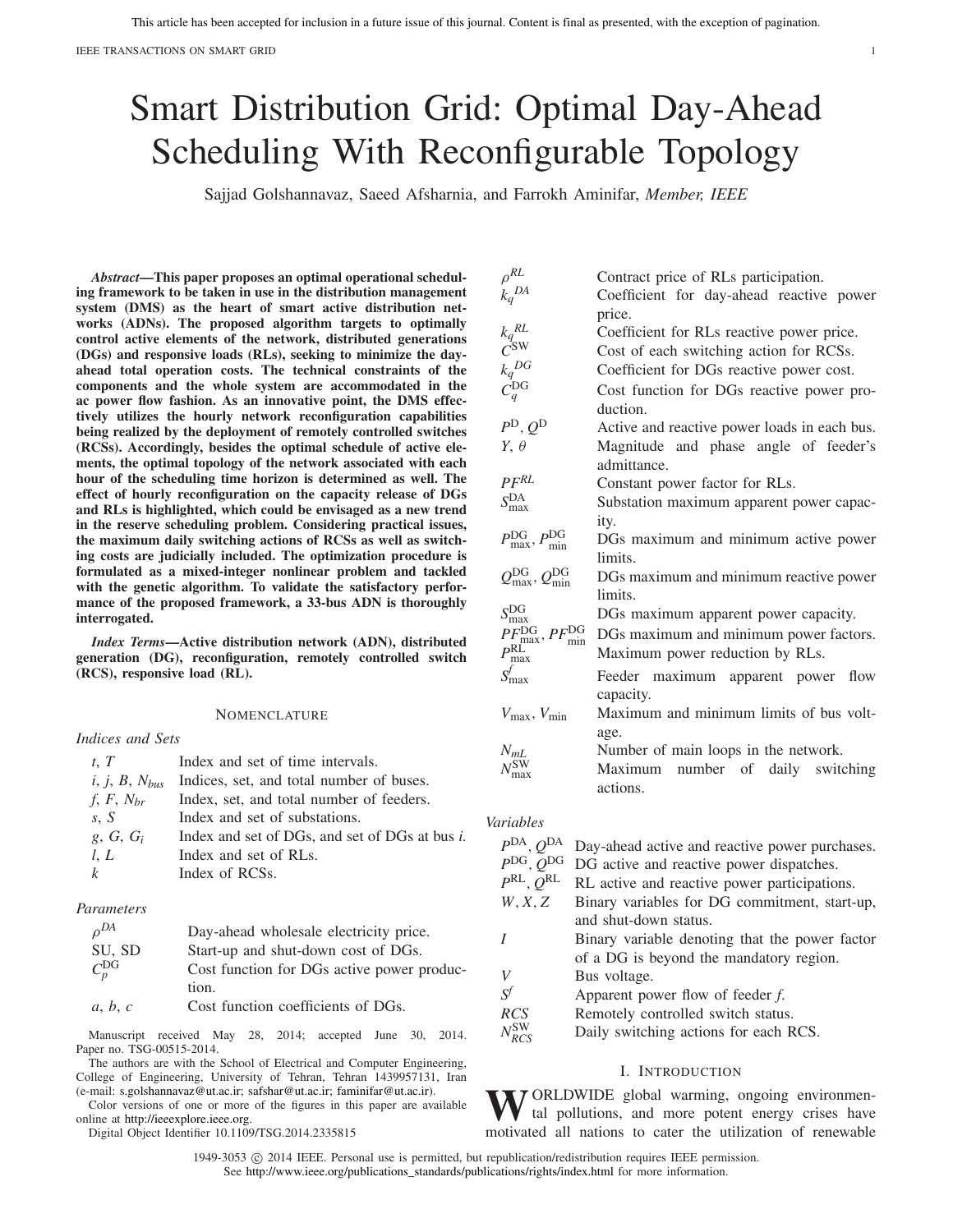2 IEEE TRANSACTIONS ON SMART GRID

energies instead of fossil fuels [1]. In this way, distributed generations (DGs) and storage devices are recent trends in responding to the electrical energy requirements of distribution companies (discos). These technologies, although are economically/environmentally beneficial, would pose a more complex operational situations for discos. On the other hand, emergence of new mechanisms such as the open access to the electricity markets and demand side programs are other challenging issues in the way of ensuring a sustainable energy future [2].

Although forgotten or maybe underemphasized before, but now, there is a common sense that the sustainable energy development necessitates more intelligent grid with online control capabilities as well as bidirectional interactions with consumers [3]. Thanks to the substantial recent advances in the information and communication technology (ICT) along with the rapid growth of field intelligent electronic devices (IEDs), the notion of Smart Grid has been evolved in power systems specifically at the distribution level. Active distribution networks (ADNs), as the leading sort of smart distribution grids, are characterized with controllable embedded generations such as DGs, demand side management programs such as responsive loads (RLs), and also remotely controlled switches (RCSs) to attain flexible network topologies. Considering the topology changes, modern bidirectional relays should be effectively deployed in all feeders to yield a robust protection scheme in different operational horizons. Distribution management system (DMS) as the heart of economical and technical optimizations is responsible for optimal operational decision makings in ADNs utilizing optimal load flow algorithms [4]. As well, DMS is apt for monitoring the harmonic contents of the network and alleviating the power quality concerns by optimally adjusting the set points of power electronicsbased devices. By this way, the DMS optimally assigns the power routings and performs an effective voltage control in the network while keeping all constraints satisfied.

In this context, Algarni and Bhattacharya [5] have proposed a day-ahead operational scheduling framework where DGs are judiciously treated by including their relevant goodness factors. Results revealed remarkable reduction in operation costs due to more decrease in power losses. Niknam *et al.* [6] have proposed a multiobjective strategy minimizing the power losses and operation costs for the day-ahead optimal operation of a distribution network including fuel cell (FC) power plants. Cecati *et al.* [7] have devised an efficient DMS algorithm for day-ahead operation scheduling of smart distribution networks wherein an optimal power flow finely controls the elements such as wind turbines (WTs) and DGs. Meanwhile, some recent studies have proposed a two-stage framework for scheduling of ADNs [8]. The first stage performs a day-ahead scheduling of resources and the effect of realtime data on optimal operation strategies are subsequently explored in the second stage. Although demonstrating noticeable achievements, some of the marvelous merits provided by ADNs such as integration of RLs and RCSs are disregarded in these works. More recently, Khodayar *et al*. [9] have benefited from the application of motorized switches in optimal operation scheduling of microgrid of Illinois Institute

of Technology campus to increase the reliability of the system. Wang and Cheng [10] and Rao *et al*. [11]–[12] have tailored the reconfiguration procedure considering the presence of DGs in the network. In these studies, the impact of concurrent reconfiguration and DG sizing problem on the peak load power loss reduction is well-assessed. It is, however, sensible that the possibility of daily reconfiguration could bring further monetary savings in the utility operation cost.

Based on the foregoing discussions, this paper presents an intelligent DMS incorporating supervisory control and data acquisition (SCADA) system to tackle the optimal short-term operational scheduling of ADNs. The proposed DMS undertakes the optimal control of available active elements by minimizing the total operation costs including cost of purchasing electricity from the wholesale market, cost of DG dispatches, cost of RL participations, cost of reactive support, as well as cost of RCSs switching actions. In contrast to constant pricing for reactive power ancillary services, here, a practical pricing model is deployed for DG reactive power participations. Furthermore, the automatic motorized switches namely RCSs and available tie-lines are wisely scheduled to settle the optimal hourly network topologies. In order to establish a more practical technique, the maximum number of RCS switching actions is also limited. The obtained technical and economical improvements are thoroughly explored to assess the effect of applying RCSs in daily scheduling of ADN. The effect of hourly reconfiguration on the capacity release of DGs and RLs is investigated likewise which puts forward new insight to the reserve scheduling problems.

The rest of this paper is organized as follows. Section II addresses the generic description of the envisaged ADN. Section III formulates the proposed operational scheduling framework. Section IV interrogates several test cases and provides numerical results. Eventually, the paper is concluded in Section V.

#### II. GENERIC DESCRIPTION OF THE ENVISAGED ACTIVE DISTRIBUTION NETWORK

The advent of modern ICT such as wireless communications by general packet radio service (GPRS) are offering excellent online controllability on different engineering applications [13]. Meanwhile, ADNs benefitted from a comprehensive ICT infrastructure are in the way of rapid evolution. ADN refers to a self-organized system capable of controlling and enhancing the operation of all its interconnected ingredients [14]. Fig. 1 demonstrates an ADN wherein, the following information is elaborated.

- 1) Besides the main grid connection, disco also encompasses DGs, WTs, RLs, and RCSs as active elements.
- 2) DMS, as a set of hardware/software complements, is entrusted to obtain the optimal operational decisions regarding all network ingredients. To do so, it requires gathering some preliminary system information and henceforth, collaborates with system operator to receive the required data such as market prices one day in advance [15]. Also, DMS may be equipped with market price forecasting mechanism specifically for having effective participation in energy and reserve markets.